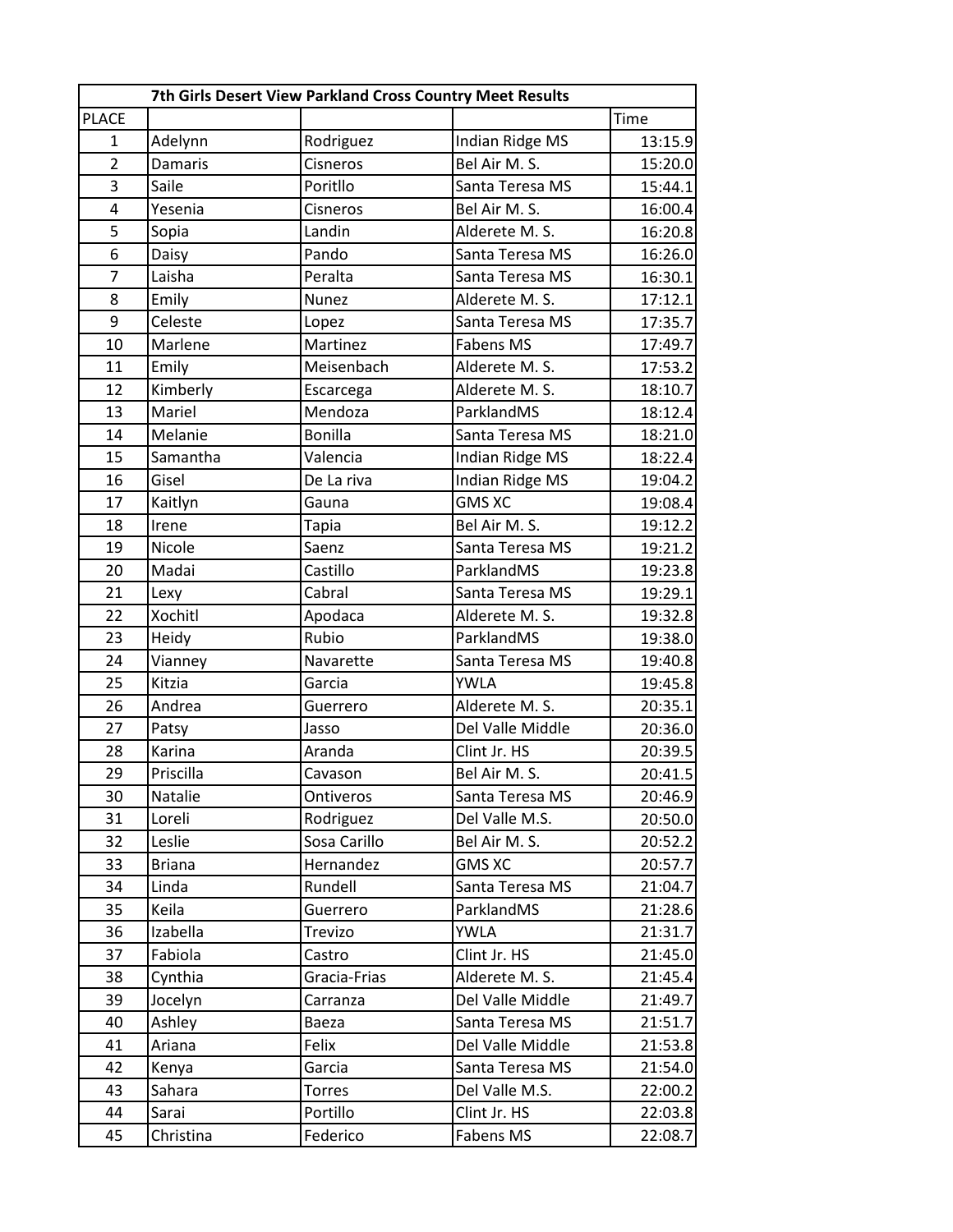| 46 | Danielle       | Calderon       | <b>GMS XC</b>    | 22:09.7 |
|----|----------------|----------------|------------------|---------|
| 47 | Alexis         | Lopez          | Santa Teresa MS  | 22:10.3 |
| 48 | Annabel        | Roman          | Indian Ridge MS  | 22:15.1 |
| 49 | Anahi          | Gamez          | Alderete M. S.   | 22:20.8 |
| 50 | Olinda         | Delgado        | ParklandMS       | 22:26.1 |
| 51 | Michelle       | Ochoa          | Bel Air M. S.    | 22:34.1 |
| 52 | Giselle        | Araiza         | Bel Air M. S.    | 22:34.4 |
| 53 | Joceline       | Vargas         | ParklandMS       | 23:02.4 |
| 54 | Janine         | Hernandez      | Santa Teresa MS  | 23:05.7 |
| 55 | Sofia          | Forti          | Bel Air M. S.    | 23:10.3 |
| 56 | Georgina       | Guerrero       | ParklandMS       | 23:14.0 |
| 57 | Naomi          | Valverde       | Del Valle M.S.   | 23:23.3 |
| 58 | Claribel       | Roman          | Indian Ridge MS  | 23:25.5 |
| 59 | Lyric          | <b>Batie</b>   | ParklandMS       | 23:35.7 |
| 60 | Genesis        | Garica         | <b>Fabens MS</b> | 23:40.7 |
| 61 | Destiny        | Barraza        | Fabens MS        | 24:06.3 |
| 62 | Getsemani      | Garcia         | ParklandMS       | 24:09.1 |
| 63 | Melany         | Vega           | Del Valle M.S.   | 24:39.5 |
| 64 | Layla          | Pacheco        | ParklandMS       | 24:54.6 |
| 65 | Adeleen        | Bejarano       | ParklandMS       | 24:59.4 |
| 66 | Paola          | <b>Breceda</b> | <b>YWLA</b>      | 25:15.0 |
| 67 | Madisyn        | McMillan       | Bel Air M. S.    | 25:16.7 |
| 68 | Ashley         | <b>Morales</b> | Clint Jr. HS     | 25:18.1 |
| 69 | Vida           | Vasquez        | Bel Air M. S.    | 25:25.9 |
| 70 | Destiny        | Romo           | ParklandMS       | 25:38.3 |
| 71 | Madison        | Blake-Valdez   | ParklandMS       | 25:40.5 |
| 72 | Jocelyn        | Huerta         | ParklandMS       | 25:51.6 |
| 73 | Dania          | <b>Torres</b>  | Del Valle M.S.   | 25:54.0 |
| 74 | Valerie        | Cardenas       | Del Valle Middle | 25:54.4 |
| 75 | Alyssa         | Carillo        | Del Valle Middle | 25:58.4 |
| 76 | Perla          | Ordaz          | Del Valle Middle | 26:05.5 |
| 77 | Danika         | Dominguez      | Bel Air M. S.    | 26:09.2 |
| 78 | Kenya          | <b>Tellez</b>  | Bel Air M. S.    | 26:10.0 |
| 79 | Arianna        | Reyes          | Desert View CC   | 26:56.6 |
| 80 | Victoria       | Araujo         | Desert View CC   | 26:56.8 |
| 81 | Allondra       | Ebert          | Santa Teresa MS  | 27:21.1 |
| 82 | Luna           | Hernandez      | Clint Jr. HS     | 28:08.0 |
| 83 | <b>Brianna</b> | May            | Santa Teresa MS  | 28:52.9 |
| 84 | Maritza        | Trujillo       | Santa Teresa MS  | 28:53.8 |
| 85 | Savannah       | Valles         | Indian Ridge MS  | 30:27.5 |
| 86 | Jovana         | Martinez       | ParklandMS       | 30:33.2 |
| 87 | Angela         | Franco         | Clint Jr. HS     | 31:34.7 |
| 88 | Monzerrat      | Robles         | Del Valle Middle | 32:04.1 |
| 89 | Alondra        | Munoz          | Del Valle Middle | 32:04.7 |
| 90 | Marianela      | Hernandez      | Harmony          | 33:36.8 |

**7th Team Results**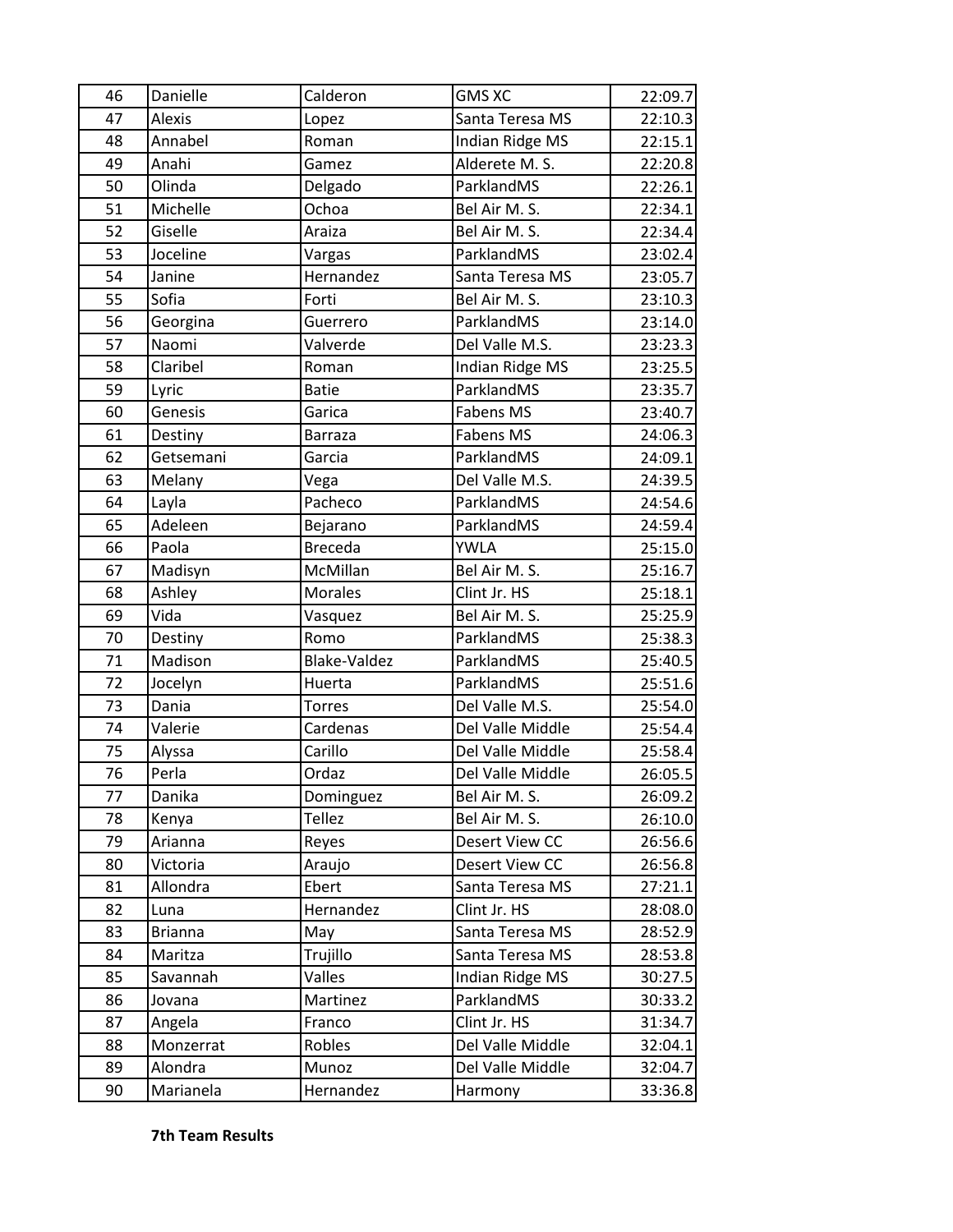Santa Teresa 39 Alderete 57 Bel Air 75 Indian Ridge 113 Parkland 120 Del Valle 165 Fabens 172 8 Clint Jr HS 185

|                |                 |                  | 7th Boys Desert View Parkland Cross Country Meet Results |         |
|----------------|-----------------|------------------|----------------------------------------------------------|---------|
| <b>PLACE</b>   |                 |                  |                                                          | Time    |
| $\mathbf{1}$   | Daniel          | Guzman           | Santa Teresa MS                                          | 13:23.7 |
| $\overline{2}$ | Ameen           | Ibrahim          | <b>Bel Air MS</b>                                        | 13:48.9 |
| 3              | Evan            | Tovar            | Del Valle MS                                             | 14:09.4 |
| 4              | Aaron           | Garcia           | <b>HORIZON MS</b>                                        | 14:16.4 |
| 5              | <b>Nicklaus</b> | Estrada          | Harmony                                                  | 14:55.1 |
| 6              | Dayshaun        | Jackson          | ParklandMS                                               | 15:13.1 |
| $\overline{7}$ | Diego           | Meza             | <b>HORIZON MS</b>                                        | 15:23.0 |
| 8              | Sebastian       | <b>Bustillos</b> | Del Valle MS                                             | 15:26.9 |
| 9              | Luis            | Marin            | <b>Fabens MS</b>                                         | 15:32.1 |
| 10             | Fabian          | Mendez           | <b>GMS XC</b>                                            | 15:36.5 |
| 11             | Angel           | Garcia           | Clint Jr. HS                                             | 15:37.6 |
| 12             | Diego           | Garcia           | Indian Ridge MS                                          | 15:47.3 |
| 13             | Julian          | Amparan          | Del Valle MS                                             | 15:52.7 |
| 14             | Jose            | Aranda           | Clint Jr. HS                                             | 16:08.4 |
| 15             | Ruben           | Perez            | Alderete MS                                              | 16:09.0 |
| 16             | Israel          | Ponce            | ParklandMS                                               | 16:15.1 |
| 17             | Andrew          | Hernandez        | Alderete MS                                              | 16:16.5 |
| 18             | David           | Portillo         | Santa Teresa MS                                          | 16:18.4 |
| 19             | Ernest          | Crawford         | ParklandMS                                               | 16:20.3 |
| 20             | Eddie           | Diaz             | Alderete MS                                              | 16:30.7 |
| 21             | Sebastain       | Rios             | Del Valle MS                                             | 16:31.8 |
| 22             | Andres          | Garcia           | <b>HORIZON MS</b>                                        | 16:34.2 |
| 23             | Luis            | Ramos            | <b>HORIZON MS</b>                                        | 16:41.1 |
| 24             | Tristan         | Tollett          | ParklandMS                                               | 16:46.1 |
| 25             | Ayden           | Blanco           | ParklandMS                                               | 16:47.9 |
| 26             | Jesus           | Gomez            | Indian Ridge MS                                          | 16:49.6 |
| 27             | Roberto         | Perea            | Indian Ridge MS                                          | 16:50.0 |
| 28             | Isaiah          | Martinez         | Indian Ridge MS                                          | 16:52.3 |
| 29             | Diego           | <b>Beker</b>     | Santa Teresa MS                                          | 16:59.3 |
| 30             | Diego           | Orozco           | Del Valle MS                                             | 17:00.9 |
| 31             | Vincent         | Luther           | Indian Ridge MS                                          | 17:02.5 |
| 32             | Teo             | Quinonez         | Fabens MS                                                | 17:14.2 |
| 33             | Angel           | Rodriguez        | Del Valle MS                                             | 17:17.4 |
| 34             | Jayden          | Hernandez        | ParklandMS                                               | 17:18.1 |
| 35             | Isaac           | Hidalgo          | ParklandMS                                               | 17:44.0 |
| 36             | Jacob           | Gomez            | Clint Jr. HS                                             | 17:54.5 |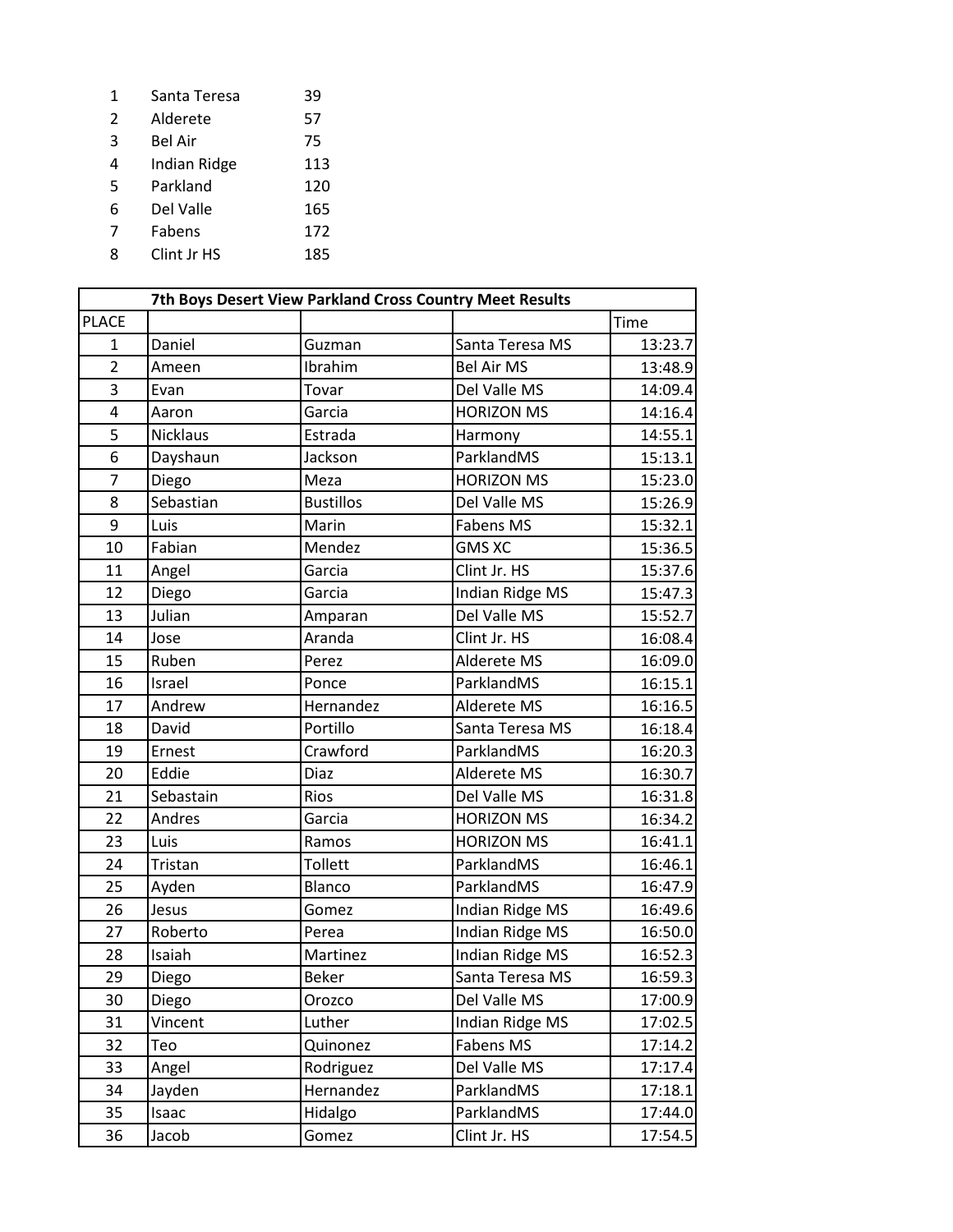| 37 | Isaiah         | <b>Nobles</b> | Indian Ridge MS        | 18:04.1 |
|----|----------------|---------------|------------------------|---------|
| 38 | Sebastian      | Martinez      | Santa Teresa MS        | 18:09.3 |
| 39 | Emmanuel       | <b>Nieves</b> | Alderete MS            | 18:12.4 |
| 40 | <b>Brandon</b> | Juarez        | ParklandMS             | 18:20.2 |
| 41 | Mario          | Salcedo       | Fabens MS              | 18:26.7 |
| 42 | <b>Brian</b>   | Romero        | <b>GMS XC</b>          | 18:29.7 |
| 43 | Ezekiel        | Mena          | Del Valle MS           | 18:30.7 |
| 44 | Richard        | Aldaz         | <b>GMS XC</b>          | 18:35.4 |
| 45 | Gabriel        | Garcia        | Alderete MS            | 18:37.9 |
| 46 | Mason          | Baca          | <b>Indian Ridge MS</b> | 18:47.0 |
| 47 | Christian      | Meza          | <b>HORIZON MS</b>      | 18:53.5 |
| 48 | Adriel         | Cruz          | ParklandMS             | 18:59.9 |
| 49 | Leonel         | Carrillo      | <b>HORIZON MS</b>      | 19:01.5 |
| 50 | Thomas         | Jou           | Harmony                | 19:05.0 |
| 51 | Aksel          | De La Rosa    | Del Valle MS           | 19:12.1 |
| 52 | JoseLuis       | Trujillo      | <b>Bel Air MS</b>      | 19:35.2 |
| 53 | Josiah         | Macias        | ParklandMS             | 19:54.7 |
| 54 | Alan           | Castillo      | Alderete MS            | 20:19.6 |
| 55 | Nathan         | Mercado       | Alderete MS            | 20:20.2 |
| 56 | Kaeoz          | Perez         | <b>HORIZON MS</b>      | 20:23.0 |
| 57 | Alexisis       | Landeros      | <b>GMS XC</b>          | 20:26.2 |
| 58 | Julian         | Santoyo       | Del Valle MS           | 20:32.3 |
| 59 | Jonathon       | Ganara        | Fabens MS              | 20:39.0 |
| 60 | Erick          | Corona        | Del Valle MS           | 20:44.4 |
| 61 | Aiden          | <b>Bryant</b> | ParklandMS             | 20:48.2 |
| 62 | Angel          | Ramirez       | Fabens MS              | 20:51.9 |
| 62 | Kaiven         | Mitoma        | ParklandMS             | 21:07.7 |
| 63 | Julian         | Hernandez     | Clint Jr. HS           | 21:14.5 |
| 64 | Damien         | Villarreal    | ParklandMS             | 21:30.9 |
| 65 | Diego          | Mercado       | Alderete MS            | 21:39.0 |
| 66 | Manuel         | Araujo        | Alderete MS            | 21:41.2 |
| 67 | Noah           | Ceniceros     | Alderete MS            | 21:42.2 |
| 68 | Jimmy          | Moreno        | Del Valle MS           | 21:56.9 |
| 69 | Victor         | Reyes         | Alderete MS            | 22:04.6 |
| 70 | Abraham        | Sanchez       | Fabens MS              | 22:09.6 |
| 71 | David          | Carbajal      | Del Valle MS           | 22:21.2 |
| 72 | Francisco      | Rubio         | Indian Ridge MS        | 22:45.6 |
| 73 | Omar           | Becerra       | Fabens MS              | 22:47.6 |
| 74 | Jacob          | Gaytan        | <b>Bel Air MS</b>      | 22:51.3 |
| 75 | Rae            | Hernandez     | <b>Bel Air MS</b>      | 22:53.1 |
| 76 | <b>Brandon</b> | Paz           | ParklandMS             | 22:55.0 |
| 77 | Alejandro      | Morales       | <b>Bel Air MS</b>      | 23:02.2 |
| 78 | Sabbath        | Cruz          | ParklandMS             | 23:40.9 |
| 79 | Andres         | Valles        | Indian Ridge MS        | 24:07.5 |
| 80 | Rolando        | Campos        | Indian Ridge MS        | 24:58.0 |
| 81 | Jesus          | Padilla       | <b>HORIZON MS</b>      | 25:59.7 |
| 82 | Joshua         | Muro          | Del Valle MS           | 26:56.4 |
|    |                |               |                        |         |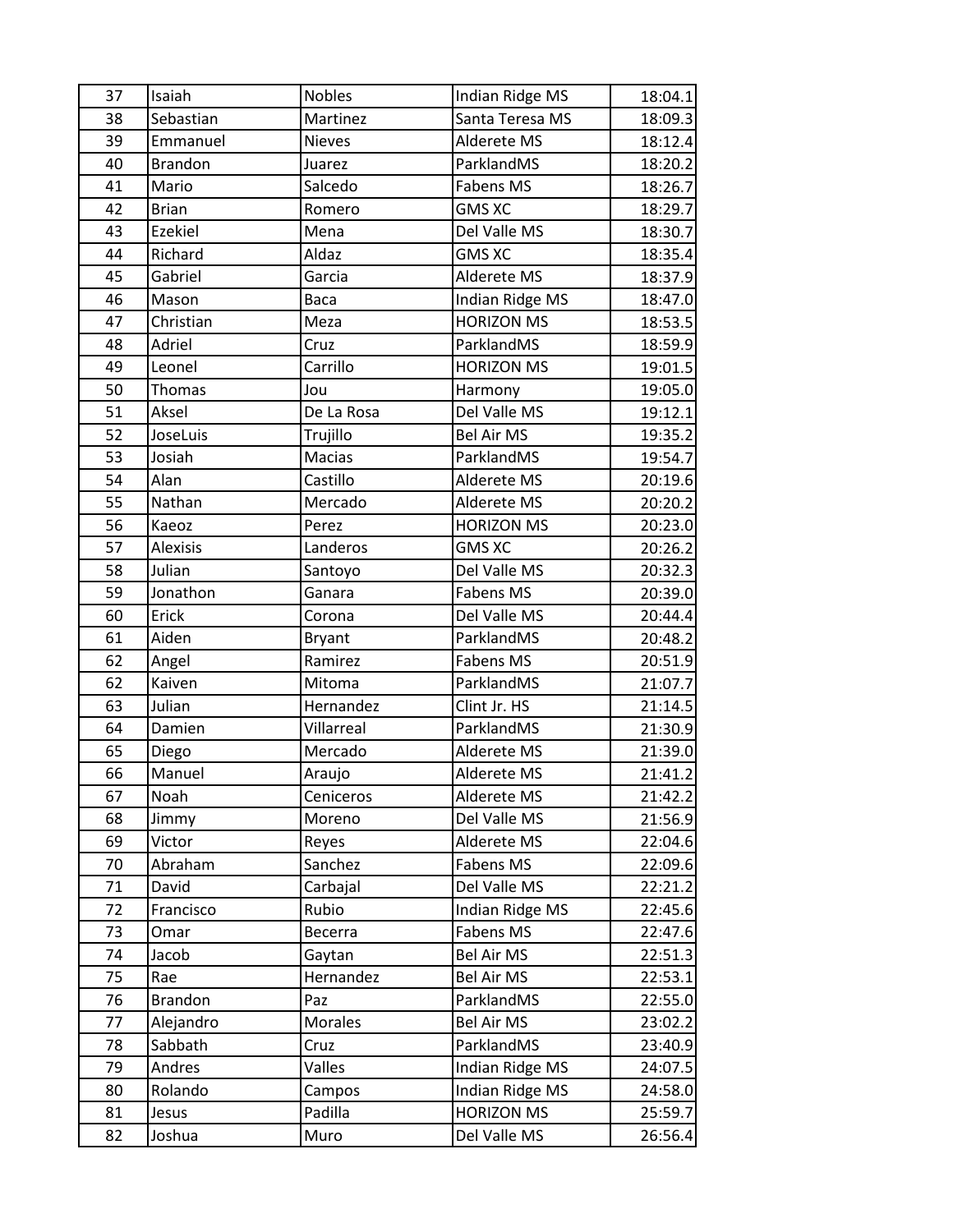| 83 | Derek  | <b>Hernandez</b> | <b>Fabens MS</b> | 27:05.8 |
|----|--------|------------------|------------------|---------|
| 84 | Ashton | <b>Dietrich</b>  | <b>Harmony</b>   | 28:58.7 |
| 85 | Diego  | Campos           | Del Valle MS     | 30:32.5 |

## **7th Boys Team Results**

| 1 | Del Valle    | 50  |
|---|--------------|-----|
| 2 | Parkland     | 60  |
| 3 | Horizon      | 71  |
| 4 | Indian Ridge | 90  |
| 5 | Alderete     | 94  |
| 6 | Fabens       | 139 |
|   | Bel Air      | 150 |

|                         |           | 8th Girls Desert View Parkland Cross Country Meet Results |                        |         |
|-------------------------|-----------|-----------------------------------------------------------|------------------------|---------|
| <b>PLACE</b>            |           |                                                           |                        | Time    |
| $\mathbf{1}$            | Milynda   | Lozano                                                    | <b>HORIZON MS</b>      | 15:35.4 |
| $\overline{2}$          | Luisa     | <b>Granados Miranda</b>                                   | <b>YWLA</b>            | 16:17.6 |
| 3                       | Alicia    | Chavez                                                    | <b>YWLA</b>            | 16:21.5 |
| $\overline{\mathbf{4}}$ | Jazlyn    | Ramirez                                                   | Del Valle MS           | 16:24.0 |
| 5                       | Gabriella | Varga                                                     | Santa Teresa MS        | 16:29.3 |
| 6                       | Emily     | Martinez                                                  | <b>HORIZON MS</b>      | 16:32.8 |
| $\overline{7}$          | Itzel     | Dean                                                      | <b>HORIZON MS</b>      | 16:33.2 |
| 8                       | Claudia   | Vargas                                                    | ParklandMS             | 16:39.3 |
| 9                       | Ivonne    | Soto                                                      | <b>HORIZON MS</b>      | 16:53.6 |
| 10                      | Abigail   | Chavarin                                                  | <b>Indian Ridge MS</b> | 16:54.7 |
| 11                      | Jocelyn   | Hernandez                                                 | Alderete MS            | 17:03.4 |
| 12                      | Rocio     | Garcia                                                    | <b>HORIZON MS</b>      | 17:08.7 |
| 13                      | Isabella  | Calzadillas                                               | <b>HORIZON MS</b>      | 17:25.3 |
| 14                      | Alex      | Ramos                                                     | Del Valle MS           | 17:31.3 |
| 15                      | Tania     | Delgado                                                   | Alderete MS            | 17:45.6 |
| 16                      | Heaven    | King                                                      | Alderete MS            | 17:52.6 |
| 17                      | Morrigan  | Marin                                                     | Alderete MS            | 17:55.2 |
| 18                      | Andrea    | Yu                                                        | <b>YWLA</b>            | 17:56.7 |
| 19                      | Michelle  | Ortiz                                                     | <b>YWLA</b>            | 17:57.2 |
| 20                      | Abril     | Correa                                                    | Santa Teresa MS        | 18:00.5 |
| 21                      | Itzel     | Soto                                                      | Del Valle MS           | 18:02.4 |
| 22                      | Alyssa    | Green                                                     | Alderete MS            | 18:03.3 |
| 23                      | Sofia     | Trevizo                                                   | Alderete MS            | 18:04.6 |
| 24                      | Caroline  | Serrano                                                   | ParklandMS             | 18:13.1 |
| 25                      | Naiara    | Larrea                                                    | Alderete MS            | 18:20.9 |
| 26                      | Bailey    | Castaneda                                                 | <b>YWLA</b>            | 18:34.8 |
| 27                      | Lauren    | Lucero                                                    | <b>Desert View CC</b>  | 18:48.9 |
| 28                      | Caritina  | Parra                                                     | Santa Teresa MS        | 18:57.8 |
| 29                      | Reina     | Lozano                                                    | <b>HORIZON MS</b>      | 18:58.4 |
| 30                      | Stacey    | Melendez                                                  | Alderete MS            | 19:16.6 |
| 31                      | Judith    | Lazo                                                      | <b>Fabens MS</b>       | 19:17.4 |
| 32                      | Alexa     | Perez                                                     | Indian Ridge MS        | 19:24.2 |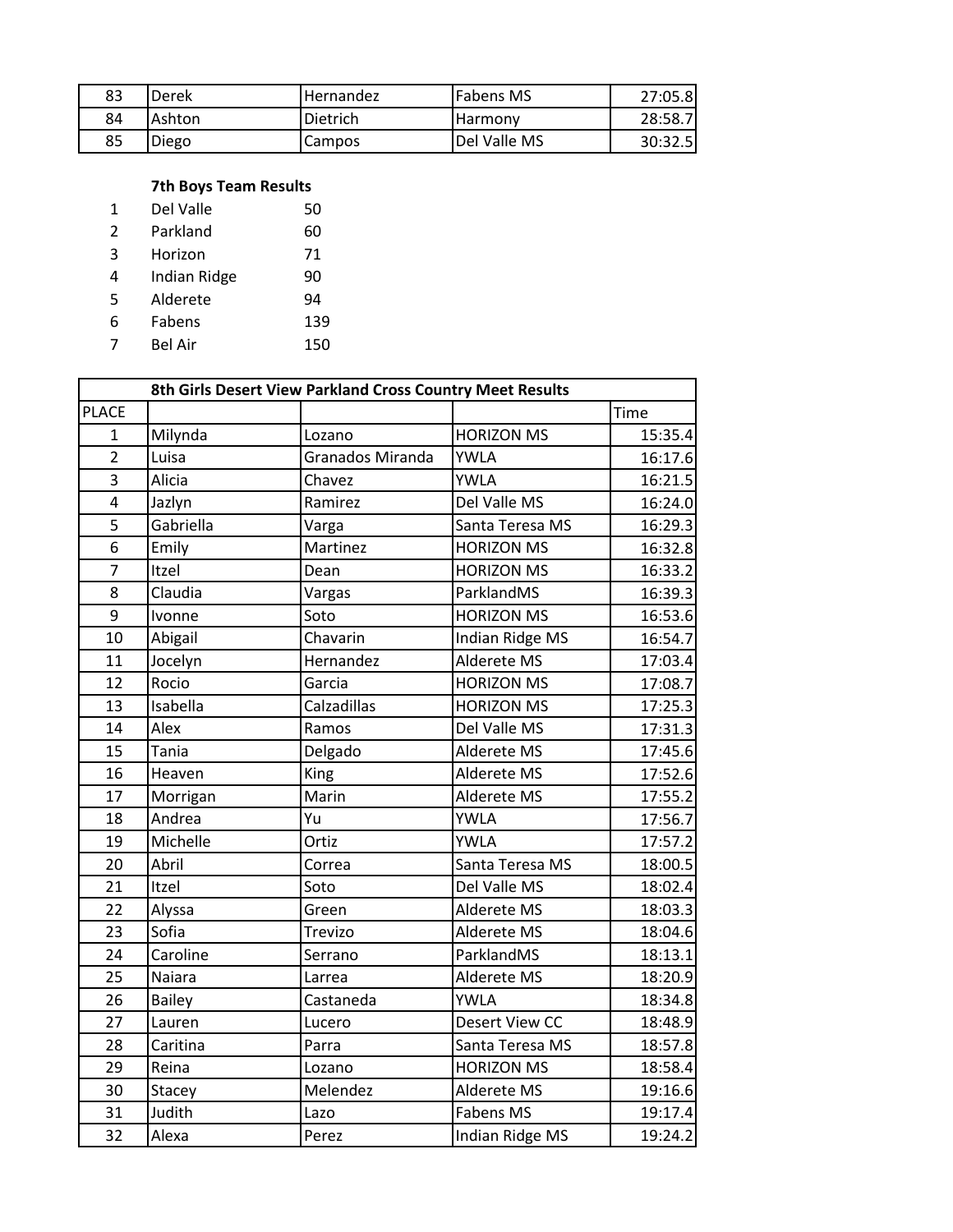| 33 | Araceli           | Mata          | <b>Bel Air MS</b>     | 19:26.1 |
|----|-------------------|---------------|-----------------------|---------|
| 34 | Asianey           | Misher        | ParklandMS            | 19:31.2 |
| 35 | Jada              | Mason         | ParklandMS            | 19:40.4 |
| 36 | Samantha          | Acosta        | ParklandMS            | 19:45.9 |
| 37 | Kayla             | Chacon        | ParklandMS            | 19:53.5 |
| 38 | Katelyn           | Esparza       | ParklandMS            | 19:56.0 |
| 39 | Elayna            | Elias         | Desert View CC        | 20:01.4 |
| 40 | Natalia           | Longoria      | Santa Teresa MS       | 20:12.4 |
| 41 | Savannah          | Hernandez     | Desert View CC        | 20:14.0 |
| 42 | Victoria          | Ortiz         | ParklandMS            | 20:23.1 |
| 43 | Bella             | Barragan      | ParklandMS            | 20:24.8 |
| 44 | Mya               | Paz           | ParklandMS            | 20:29.5 |
| 45 | Liani             | Granillo      | Clint Jr. HS          | 20:34.3 |
| 46 | Marlenne          | Hernandez     | ParklandMS            | 20:37.8 |
| 47 | Ayla              | Matos         | ParklandMS            | 20:40.6 |
| 48 | Venicia           | Harris        | Del Valle MS          | 20:43.2 |
| 49 | Melanie           | Huerta        | ParklandMS            | 20:52.5 |
| 50 | <b>Briana</b>     | Pena          | <b>HORIZON MS</b>     | 21:00.3 |
| 51 | Samara            | Mata          | Del Valle MS          | 21:30.5 |
| 52 | <b>Brisalinda</b> | Wood          | <b>YWLA</b>           | 21:34.5 |
| 53 | Kylie             | Denison       | <b>Desert View CC</b> | 21:47.8 |
| 54 | Danella           | Barragan      | ParklandMS            | 21:51.7 |
| 55 | Cassie            | Musgrove      | Clint Jr. HS          | 22:01.2 |
| 56 | Hope              | Villalva      | <b>YWLA</b>           | 22:09.7 |
| 57 | Aiyana            | Daniels       | ParklandMS            | 22:10.0 |
| 58 | Leslie            | Pacheco       | Harmony               | 22:12.3 |
| 59 | Jessica           | Munoz         | Del Valle MS          | 22:19.5 |
| 60 | Cynthia           | Garcia        | Del Valle MS          | 22:34.7 |
| 61 | Yachziry          | Martinez      | Del Valle MS          | 22:35.7 |
| 62 | Kaylea            | Tomsello      | ParklandMS            | 22:39.3 |
| 63 | Rebecca           | Granados      | Clint Jr. HS          | 22:51.2 |
| 64 | Mariela           | <b>Torres</b> | Bel Air MS            | 22:52.8 |
| 65 | Heaven            | Hernandez     | Del Valle MS          | 22:57.2 |
| 66 | Julia             | Reyes         | Desert View CC        | 23:02.0 |
| 67 | Ashley            | Acosta        | Bel Air MS            | 23:06.7 |
| 68 | America           | Duran         | Bel Air MS            | 23:11.8 |
| 69 | Andrea            | Galeano       | <b>YWLA</b>           | 23:15.0 |
| 70 | Amber             | Masoud        | <b>Bel Air MS</b>     | 23:17.9 |
| 71 | Daisy             | Guerrero      | Del Valle MS          | 23:38.8 |
| 72 | Fatima            | Khan          | ParklandMS            | 23:52.2 |
| 73 | Leah              | Chavez        | <b>GMS XC</b>         | 24:33.3 |
| 74 | Kimberly          | Ramos         | Bel Air MS            | 24:34.7 |
| 75 | Nailea            | Ruvalcaba     | Del Valle MS          | 24:50.2 |
| 76 | Katelyn           | Brown         | <b>Desert View CC</b> | 24:58.0 |
| 77 | Monique           | Rocha         | <b>HORIZON MS</b>     | 25:08.7 |
| 78 | Mariana           | Medellin      | Desert View CC        | 25:15.0 |
| 79 | Melanie           | Martinez      | Bel Air MS            | 25:17.0 |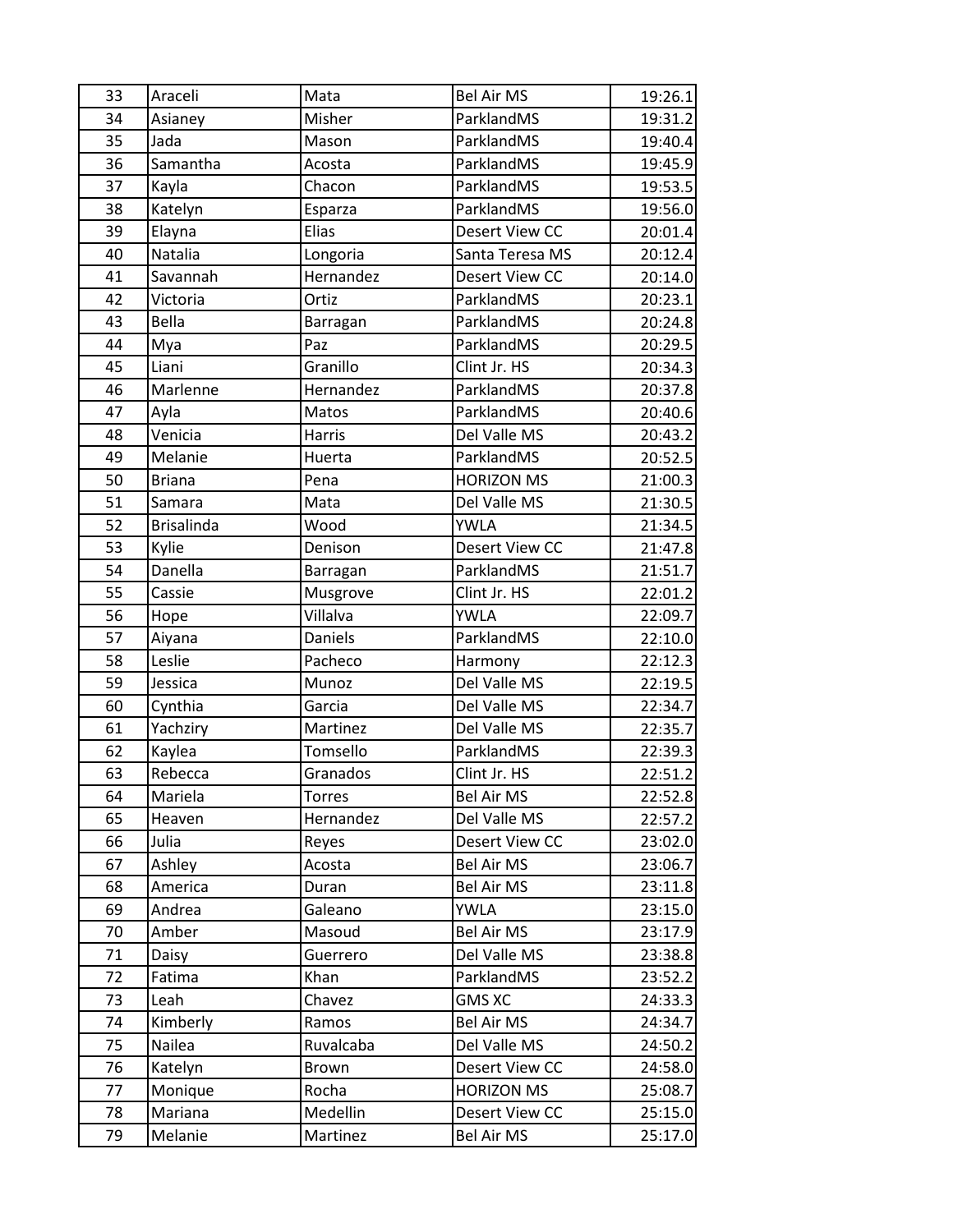| 80 | Ellette   | Mendaz          | <b>YWLA</b>       | 25:21.0 |
|----|-----------|-----------------|-------------------|---------|
| 81 | Yasmine   | Ojeda           | ParklandMS        | 26:36.5 |
| 82 | Vivian    | Word            | ParklandMS        | 26:44.7 |
| 83 | Jennifer  | Sanchez         | <b>Bel Air MS</b> | 26:50.6 |
| 84 | Niyah     | Reed            | YWLA              | 26:57.2 |
| 85 | Danae     | Munoz           | <b>GMS XC</b>     | 28:16.3 |
| 86 | Victoria  | Gemoets-Johnson | <b>YWLA</b>       | 28:20.5 |
| 87 | Jaqueline | Viramontes      | <b>Bel Air MS</b> | 28:23.8 |
| 88 | Annel     | Romero Guerrero | <b>Bel Air MS</b> | 29:54.7 |
| 89 | Sofia     | Reyes           | <b>Bel Air MS</b> | 29:58.3 |
| 90 | Ximena    | Soto-Gonzalez   | <b>Bel Air MS</b> | 30:00.0 |

## **8th Girls Team Results**

| 1 | Horizon     | 30  |
|---|-------------|-----|
| 2 | YWLA        | 61  |
| 3 | Alderete    | 69  |
| 4 | Del Valle   | 104 |
| 5 | Parkland    | 112 |
| 6 | Desert View | 168 |
| 7 | Bel Air     | 199 |

|  | Bel Air |  |  |
|--|---------|--|--|
|  |         |  |  |

|                |           | 8th Boys Desert View Parkland Cross Country Results |                     |         |
|----------------|-----------|-----------------------------------------------------|---------------------|---------|
| <b>PLACE</b>   |           |                                                     | Team                | Time    |
| 1              | Luciano   | Perez                                               | Santa Teresa        | 13:06.4 |
| $\overline{2}$ | Lucino    | Calderon                                            | Parkland            | 13:27.7 |
| $\overline{3}$ | Albert    | Acosta                                              | <b>Bel Air</b>      | 13:34.2 |
| 4              | Aiden     | <b>Mireles</b>                                      | Parkland            | 13:43.2 |
| 5              | Jeremiah  | Blount                                              | Santa Teresa        | 13:53.2 |
| 6              | Sulliman  | Rodriguez                                           | <b>Indian Ridge</b> | 14:01.9 |
| $\overline{7}$ | Adan      | Camacho                                             | <b>Indian Ridge</b> | 14:05.7 |
| 8              | Angel     | Romero                                              | <b>GMS</b>          | 14:07.5 |
| 9              | Cesar     | Ruiz                                                | Del Valle           | 14:11.5 |
| 10             | Diego     | Rodriguez                                           | <b>Indian Ridge</b> | 14:13.7 |
| 11             | Owen      | Pichardo                                            | Santa Teresa        | 14:25.8 |
| 12             | Andrew    | Casillas                                            | Del Valle           | 14:29.6 |
| 13             | Cesar     | Garcia                                              | Alderete            | 14:32.5 |
| 14             | Israel    | <b>Becerril</b>                                     | Alderete            | 14:33.6 |
| 15             | Iker      | Cazares                                             | Alderete            | 14:34.0 |
| 16             | Sebastian | <b>Nunez</b>                                        | <b>Indian Ridge</b> | 14:35.7 |
| 17             | Hernan    | Duarte                                              | <b>Indian Ridge</b> | 14:36.8 |
| 18             | Lino      | Flores                                              | Horizon             | 14:41.1 |
| 19             | Carlos    | Gonzalez                                            | Horizon             | 14:43.2 |
| 20             | Marco     | Sanchez                                             | Horizon             | 14:47.7 |
| 21             | Oliverio  | Perez                                               | Clint Jr.           | 14:48.3 |
| 22             | Alejandro | Perales                                             | Horizon             | 15:04.6 |
| 23             | Luis      | Orodonez                                            | Del Valle           | 15:14.8 |
| 24             | Orlando   | Contreras                                           | <b>GMS</b>          | 15:19.5 |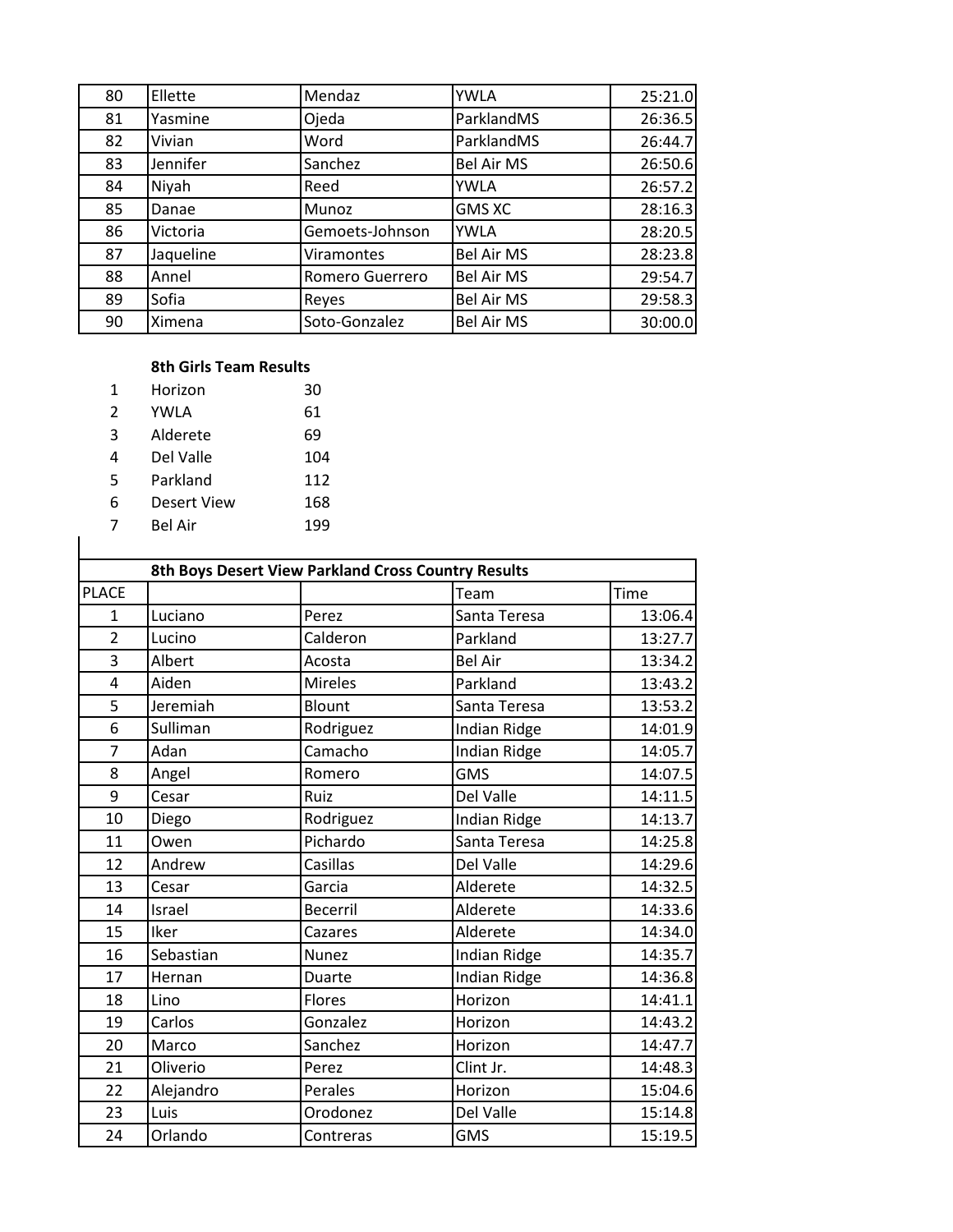| 25 | Samuel         | Fredrick          | Parkland            | 15:22.7 |
|----|----------------|-------------------|---------------------|---------|
| 26 | <b>Brandon</b> | Garcia            | Horizon             | 15:35.5 |
| 27 | Axel           | Portillo          | Del Valle           | 15:49.5 |
| 28 | Jesus          | Navarrte          | <b>GMS</b>          | 15:58.1 |
| 29 | Odin           | Hyder             | <b>Bel Air</b>      | 16:07.1 |
| 30 | Israel         | Robles            | <b>Bel Air</b>      | 16:13.3 |
| 31 | Luke           | Rodriguez         | Santa Teresa        | 16:15.7 |
| 32 | Xuzeel         | Goodrich          | Parkland            | 16:16.4 |
| 33 | Benjamin       | Muniz             | <b>Bel Air</b>      | 16:22.1 |
| 34 | Fernando       | Flores            | Horizon             | 16:31.7 |
| 35 | Evan           | Pinon             | Parkland            | 16:33.3 |
| 36 | Brayan         | Nunez             | Parkland            | 16:36.9 |
| 37 | Emiliano       | Sanchez-Ortiz     | <b>Bel Air</b>      | 16:43.5 |
| 38 | Pedro          | Pacheco           | Horizon             | 16:54.0 |
| 39 | Nathan         | Hernandez         | Alderete            | 16:56.5 |
| 40 | George         | Ceniceros         | Del Valle           | 16:58.9 |
| 41 | Aydan          | <b>Bustamante</b> | <b>Bel Air</b>      | 16:59.8 |
| 42 | Noel           | <b>Nieves</b>     | Alderete            | 17:06.3 |
| 43 | Javi           | Velarde           | Del Valle           | 17:07.3 |
| 44 | Joel           | Hernandez         | Alderete            | 17:11.8 |
| 45 | Oziel          | Sosa              | Santa Teresa        | 17:18.8 |
| 46 | Frank          | Sierra            | Fabens              | 17:23.0 |
| 47 | Jacob          | Rosado            | Parkland            | 17:24.7 |
| 48 | Cainan         | Rodden            | Parkland            | 17:28.0 |
| 49 | Josh           | Oretga            | Del Valle           | 17:29.5 |
| 50 | Jacob          | Calleros          | Fabens              | 17:36.4 |
| 51 | Aryan          | Pallares          | Fabens              | 17:38.1 |
| 52 | Abel           | Ochoa             | Harmony             | 17:42.2 |
| 53 | Richard        | Gardea            | Parkland            | 17:57.9 |
| 54 | Alan           | Ariaza            | <b>Bel Air</b>      | 18:00.6 |
| 55 | Paul           | Caro              | <b>Bel Air</b>      | 18:44.8 |
| 56 | Angel          | Vega              | <b>Indian Ridge</b> | 18:51.6 |
| 57 | Christopher    | Gallegos          | <b>Bel Air</b>      | 18:52.0 |
| 58 | Christian      | Gallegos          | Fabens              | 19:00.8 |
| 59 | Cid            | Varela            | Alderete            | 19:21.0 |
| 60 | Jaime          | Barbosa           | Harmony             | 19:21.9 |
| 61 | Christian      | Favela            | Harmony             | 19:25.5 |
| 62 | Hugo           | Medina            | Horizon             | 19:27.0 |
| 63 | Isaiah         | Camarillo         | <b>Indian Ridge</b> | 19:37.0 |
| 64 | Damian         | Renteria          | Fabens              | 19:52.3 |
| 65 | Cohen          | Eksaengsri        | <b>Desert View</b>  | 21:02.9 |
| 66 | Jesus          | <b>Bustillos</b>  | <b>Bel Air</b>      | 21:16.1 |
| 67 | Sebastian      | Reyes-Flores      | <b>Bel Air</b>      | 21:19.2 |
| 68 | Luis           | Bujanda           | <b>Desert View</b>  | 21:58.2 |
| 69 | Josue          | Norega            | Santa Teresa        | 23:01.9 |
| 70 | <b>Tomas</b>   | Loates            | Indian Ridge        | 23:53.4 |
|    |                |                   |                     |         |